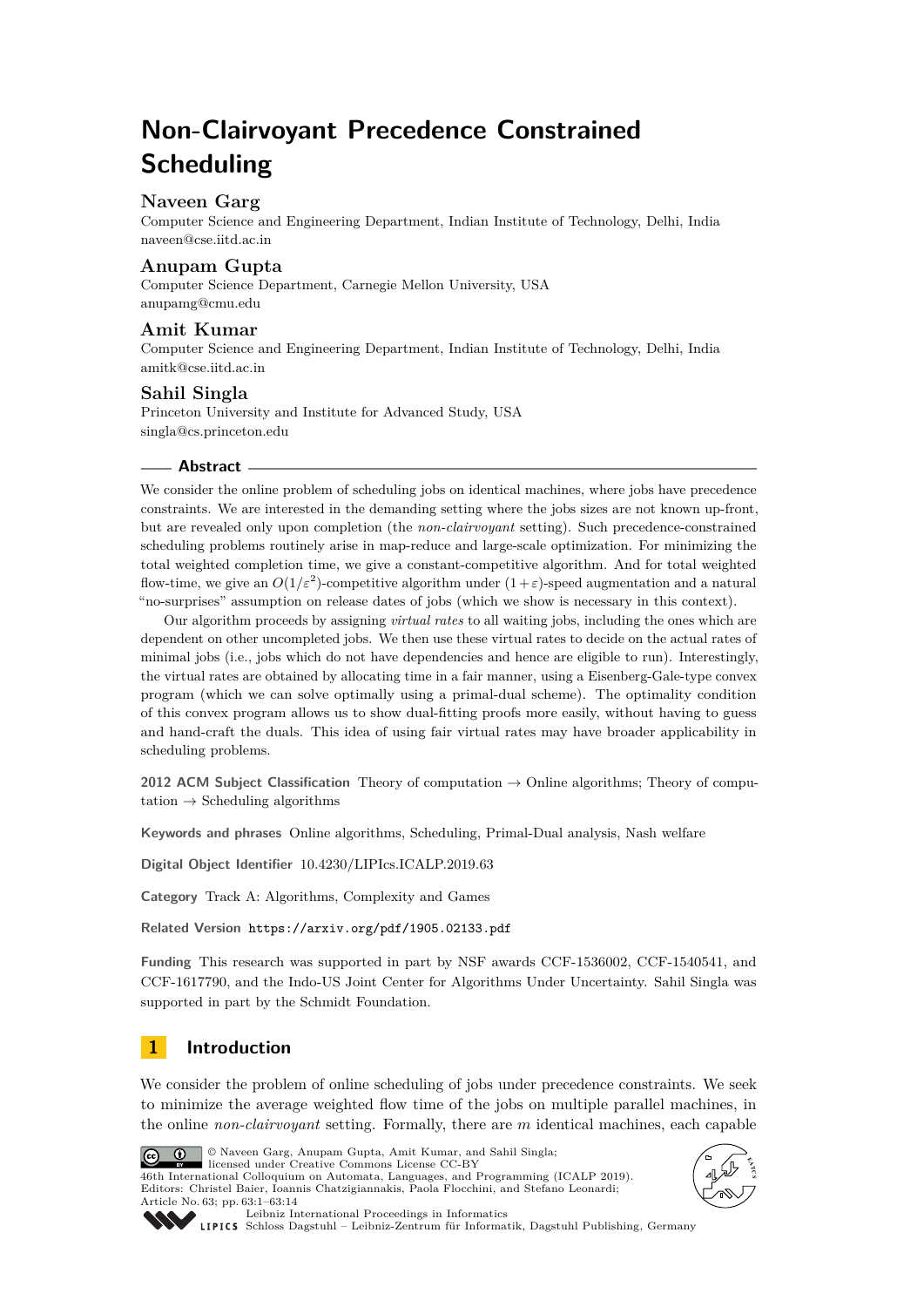#### **63:2 Non-Clairvoyant Precedence Constrained Scheduling**

of one unit of processing per unit of time. A set of [*n*] jobs arrive online. Each job has a processing requirement  $p_j$  and a weight  $w_j$ , and is released at some time  $r_j$ . If the job finishes at time  $C_j$ , its flow or response time is defined to be  $C_j - r_j$ . The goal is to give a preemptive schedule that minimizes the total (or, equivalently, the average) weighted flow-time  $\sum_{j\in[n]} w_j \cdot (C_j - r_j)$ . The main constraints of our model are the following: (i) the scheduling is done *online*, so the scheduler does not know of the jobs before they are released; (ii) the scheduler is *non-clairvoyant* – when a job arrives, the scheduler knows its weight but *not its processing time*  $p_j$ . (It is only when the job finishes its processing that the scheduler knows the job is done, and hence knows *p<sup>j</sup>* .); And (iii) there are *precedence constraints* between jobs given by a partial order  $([n], \prec)$ :  $j \prec j'$  means job  $j'$  cannot be started until j is finished. Naturally, the partial order should respect release dates: if  $j \prec j'$  then  $r_j \leq r'_j$ . (We will require a stronger assumption for some of our results.)

This model for constrained parallelism is a natural one, both in theory and in practice. In theory, this precedence-constrained (and non-clairvoyant!) scheduling model (with other objective functions) goes back to Graham's work on list scheduling [\[8\]](#page-12-0). In practice, most languages and libraries produce parallel code that can be modeled using precedence DAGs [\[20,](#page-13-1) [1,](#page-12-1) [9\]](#page-13-2). Often these jobs (i.e., units of processing) are distributed among some *m* workstations or servers, either in server farms or on the cloud, i.e., they use identical parallel machines.

## **1.1 Our Results and Techniques**

**Weighted Completion Time.** We develop our techniques on the problem of minimizing the *average weighted completion time*  $\sum_j w_j C_j$ . Our convex-programming approach gives us:

<span id="page-1-0"></span>▶ **Theorem 1.1.** *There is a 10-competitive deterministic online algorithm for minimizing the average weighted completion time on parallel machines with both release dates and precedences, in the online non-clairvoyant setting.*

For this result, at each time *t*, the algorithm has to know only the partial order restricted to  $\{j \in [n] \mid r_j \leq t\}$ , i.e., the jobs released by time *t*. The algorithmic idea is simple in hindsight: the algorithm looks at the *minimal* unfinished jobs (i.e., they do not depend on any other unfinished jobs): call them  $I_t$ . If  $J_t$  is the set of (already released and) unfinished jobs at time *t*, then  $I_t \subseteq J_t$ . To figure out how to divide our processing among the jobs in  $I_t$ , we write a convex program that fairly divides the time among all jobs in the larger set  $J_t$ , such that (a) these jobs can "donate" their allocated time to some preceding jobs in  $I_t$ , and that (b) the jobs in  $I_t$  do not get more than 1 unit of processing per time-step.

For this fair allocation, we maximize the (weighted) Nash Welfare  $\sum_{j\in J_t} w_j \log R_j$ , where  $R_j$  is the *virtual rate* of processing given to job  $j \in J_t$ , regardless of whether it can currently be run (i.e., is in  $I_t$ ). This tries to fairly distribute the virtual rates among the jobs [\[19\]](#page-13-3), and can be solved using an Eisenberg-Gale-type convex program. (We can solve this convex program in our setting using a simple primal-dual algorithm, see the full version.) The proof of Theorem [1.1](#page-1-0) is via writing a linear-programming relaxation for the weighted completion time problem, and fitting a dual to it. Conveniently, the dual variables for the completion time LP naturally fall out of the dual (KKT) multipliers for the convex program!

**Weighted Flow Time.** We then turn to the *weighted flow-time minimization* problem. We first observe that the problem has no competitive algorithm if there are jobs  $j$  that depend on jobs released before  $r_j$ . Indeed, if OPT ever has an empty queue while the algorithm is processing jobs, the adversary could give a stream of tiny new jobs, and we would be sunk. Hence we make an additional *no-surprises* assumption about our instance: when a job *j* is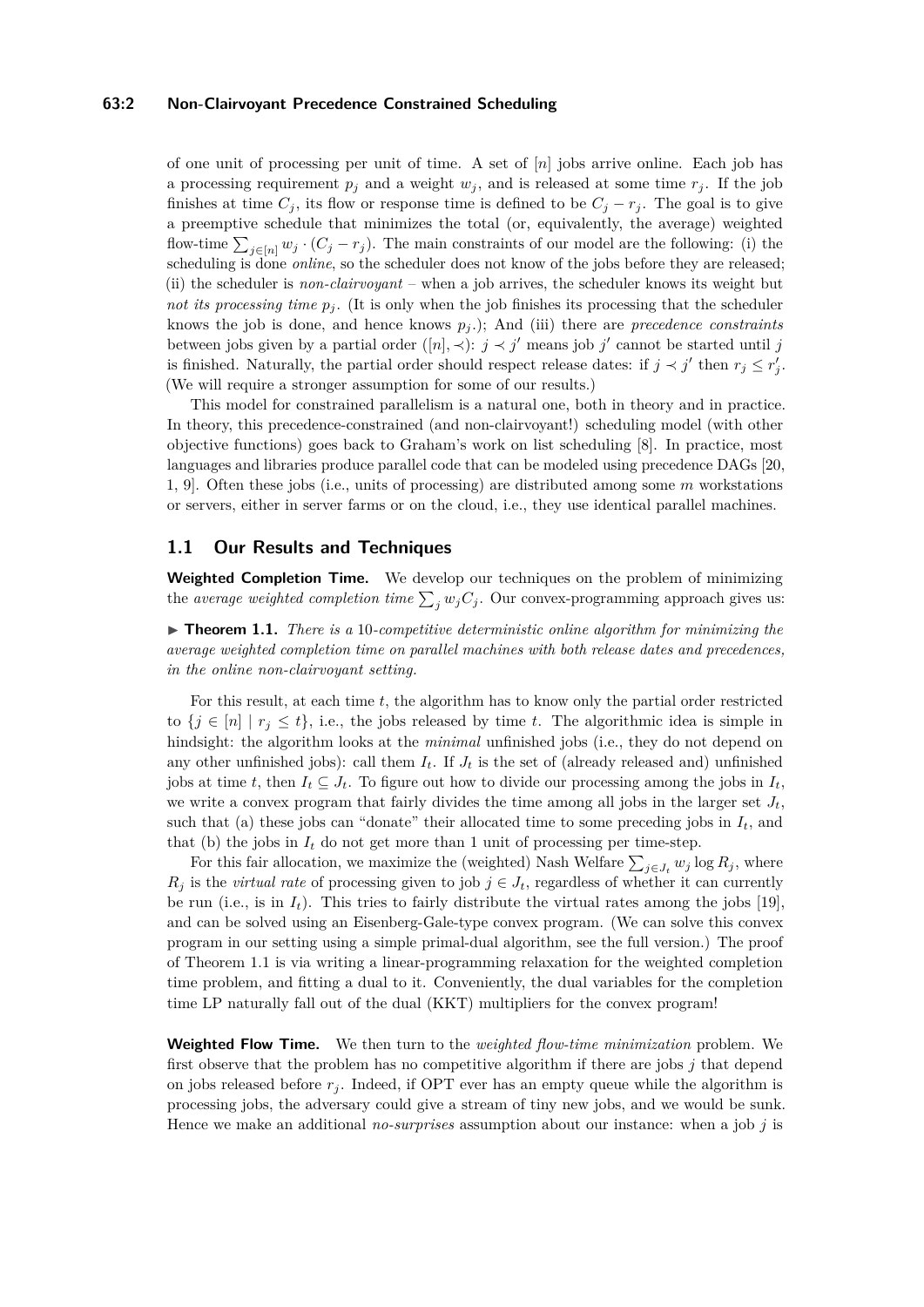released, all the jobs having a precedence relationship to *j* are also released at the same time. In other words, the partial order is a collection of disjoint connected DAGs, where all jobs in each connected component have the same release date. A special case of this model has been studied in [\[20,](#page-13-1) [1\]](#page-12-1) where each DAG is viewed as a "hyper-job" and there are no precedence constraints between different hyper-jobs. In this model, we show:

**Theorem 1.2.** *There is an*  $O(1/\varepsilon^2)$ -competitive deterministic non-clairvoyant online *algorithm for the problem of minimizing the average weighted flow time on parallel machines with release dates and precedences, under the no-surprises and*  $(1 + \varepsilon)$ -speedup assumptions.

Interestingly, the algorithm for weighted flow-time is almost the same as for weighted completion time. In fact, *exactly* the same algorithm works for both the completion time and flow time cases, if we allow a speedup of  $(2 + \varepsilon)$  for the latter. To get the  $(1 + \varepsilon)$ -speedup algorithm, we give preference to the recently-arrived jobs, since they have a smaller current time-in-system and each unit of waiting proportionally hurts them more. This is along the lines of strategies like LAPS and WLAPS [\[7\]](#page-12-2).

## **1.2 The Intuition**

Consider the case of unit weight jobs on a single machine. Without precedence constraints, the round-robin algorithm, which runs all jobs at the same rate, is  $O(1)$ -competitive for the flow-time objective with a 2-speed augmentation. Now consider precedences, and let the partial order be a collection of disjoint chains: only the first remaining job from each chain can be run at each time. We generalize round-robin to this setting by running all minimal jobs simultaneously, but at rates proportional to length of the corresponding chains. We can show this algorithm is also  $O(1)$ -competitive with a 2-speed augmentation. While this is easy for chains and trees, let us now consider the case when the partial order is the union of general DAGs, where each DAG may have several minimal jobs. Even though the sum of the rates over all the minimal jobs in any particular DAG should be proportional to the number of jobs in this DAG, running all minimal jobs at equal rates does not work. (Indeed, if many jobs depend on one of these minimal jobs, and many fewer depend on the other minimal jobs in this DAG, we want to prioritize the former.)

Instead, we use a convex program to find rates. Our approach assigns a "virtual rate"  $R_i$  to each job in the DAG (regardless of whether it is minimal or not). This virtual rate allows us to ensure that even though this job may not run, it can help some minimal jobs to run at higher rates. This is done by an assignment problem where these virtual rates get translated into actual rates for the minimal jobs. The virtual rates are then calculated using Nash fairness, which gives us max-min properties that are crucial for our analysis.

*Analysis Challenges:* In typical applications of the dual-fitting technique, the dual variables for each job encode the *increase in total flow-time* caused by arrival of this job. Using this notion turns out to create problems. Indeed, consider a minimal job of low weight which is running at a high rate (because a large number of jobs depend on it). The increase in overall flow-time because of its arrival is very large. However the dual LP constraints require these dual variables to be bounded by the weights of their jobs, which now becomes difficult to ensure. To avoid this, we define the dual variables directly in terms of the virtual rates of the jobs, given by the convex program.

Having multiple machines instead of a single machine creates new problems. The *actual rates* assigned to any minimal job cannot exceed 1, and hence we have to throttle certain actual rates. Again the versatility of the convex program helps us, since we can add this as a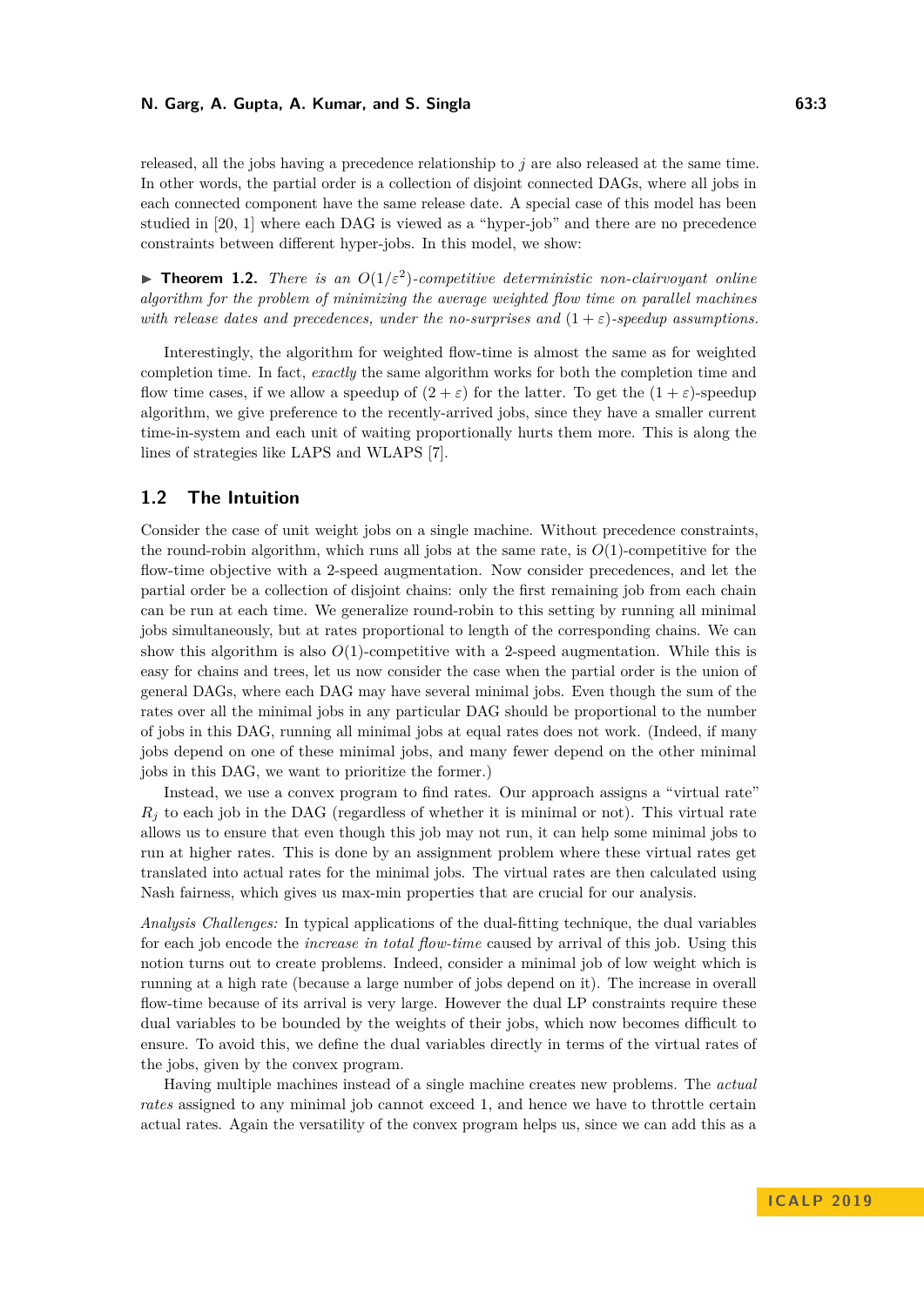#### **63:4 Non-Clairvoyant Precedence Constrained Scheduling**

constraint. Arguing about the optimal solution to such a convex program requires dealing with the suitable KKT conditions, from which we can infer many useful properties. We also show in the full version that the optimal solution corresponds to a natural "water-filling" based algorithm.

Finally, we obtain matching results for the case of  $(1 + \varepsilon)$ -speed augmentation. Im et al. [\[12\]](#page-13-4) gave a general-purpose technique to translate a round-robin based algorithm to a LAPS-like algorithm. In our setting, it turns out that the LAPS-like policy needs to be run on the virtual rates of jobs. Analyzing this algorithm does not follow in a black-box manner (as prescribed by [\[12\]](#page-13-4)), and we need to adapt our dual-fitting analysis suitably.

# **1.3 Related Work and Organization**

**Completion Time.** Minimizing  $\sum_j w_j C_j$  on parallel machines with precedence constraints has *O*(1)-approximations in the *offline* setting: Li [\[16\]](#page-13-5) improves on [\[11,](#page-13-6) [18\]](#page-13-7) to give a 3*.*387+*ε*approximation. For *related* machines, the precedence constraints make the problem much harder: there is a  $O(\log m / \log \log m)$ -approximation [\[16\]](#page-13-5) improving on a prior  $O(\log m)$ result [\[4\]](#page-12-3), and a hardness of  $\omega(1)$  under certain complexity assumptions [\[3\]](#page-12-4). In the *online* setting, any offline algorithm for (a dual problem to)  $\sum_j w_j C_j$  gives an *clairvoyant* online algorithm, losing  $O(1)$  factors [\[11\]](#page-13-6). Two caveats: it is unclear (a) how to make this algorithm non-clairvoyant, and (b) how to solve the (dual of the) weighted completion time problem with precedences in poly-time.

**Flow Time without Precedence.** To minimize  $\sum_j w_j (C_j - r_j)$ , strong lower bounds are known for the competitive ratio of any online algorithm even on a single machine [\[17\]](#page-13-8). Hence we use speed augmentation [\[14\]](#page-13-9). For the general setting of non-clairvoyant weighted flow-time on unrelated machines, Im et al. [\[13\]](#page-13-10) showed that weighted round-robin with a suitable migration policy yields a  $(2 + \varepsilon)$ -competitive algorithm using  $(1 + \varepsilon)$ -speed augmentation. They gave a general purpose technique, based on the LAPS scheduling policy, to convert any such round-robin based algorithm to a  $(1 + \varepsilon)$ -competitive algorithm while losing an extra  $1/\varepsilon$  factor in the competitive ratio. Their analysis also uses a dual-fitting technique [\[2,](#page-12-5) [10\]](#page-13-11). However, they do not consider precedence constraints.

**Flow Time with Precedence.** Much less is known for flow-time problems with precedence constraints. For the offline setting on identical machines, [\[15\]](#page-13-12) give  $O(1)$ -approximations with  $O(1)$ -speedup, even for general delay functions. In the current paper, we achieve a poly( $1/\varepsilon$ )-approximation with  $(1 + \varepsilon)$ -speedup for flow-time. Interestingly, [\[15\]](#page-13-12) show that beating a  $n^{1-c}$ -approximation for any constant  $c \in [0,1)$  requires a speedup of at least the optimal approximation factor of makespan minimization in the same machine environment. However, this lower bound requires different jobs with a precedence relationship to have different release dates, which is something our model disallows. (The full version gives another lower bound showing why we disallow such precedences in the online setting.)

In the *online* setting, [\[20\]](#page-13-1) introduced the DAG model where each *job* is a directed acyclic graph (of *tasks*) released at some time, and a job/DAG completes when all the tasks in it are finished, and we want to minimize the total *unweighted* flow-time. They gave a  $(2 + \varepsilon)$ -speed  $O(\kappa/\varepsilon)$ -competitive algorithm, where  $\kappa$  is the largest antichain within any job/DAG. [\[1\]](#page-12-1) show poly $(1/\varepsilon)$ -competitiveness with  $(1 + \varepsilon)$ -speedup, again in the non-clairvoyant setting. The case where jobs are entire DAGs, and not individual nodes within DAGs, is captured in our weighted model by putting zero weights for all original jobs, and adding a unit-weight zero-sized job for each DAG which now depends on all jobs in the DAG. Assigning arbitrary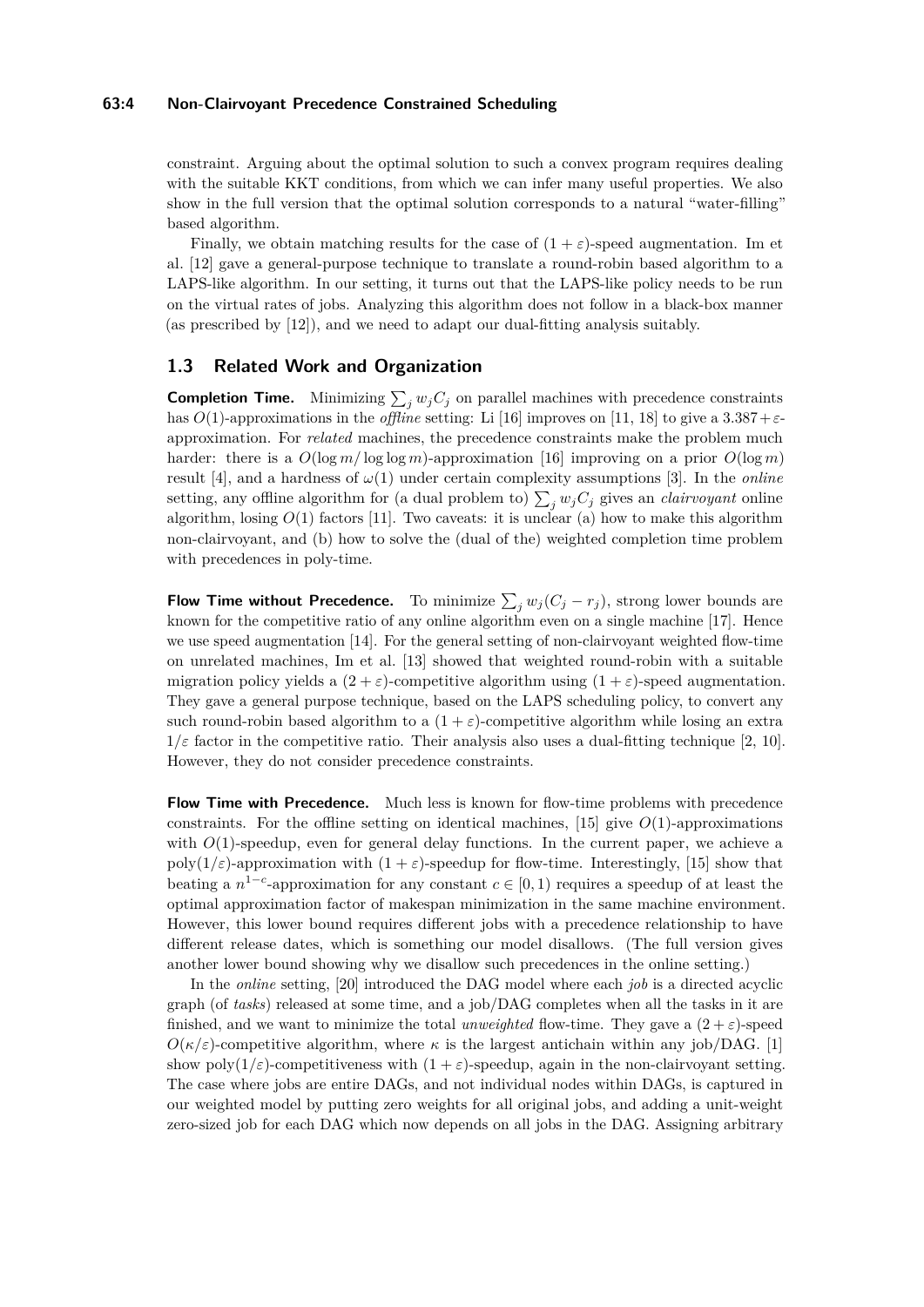weights to individual nodes within DAGs makes our problem quite non-trivial – we need to take into account the structure of the DAG to assign rates to jobs. Another model to capture parallelism and precedences uses *speedup functions* [\[6,](#page-12-6) [5,](#page-12-7) [7\]](#page-12-2): relating our model to this setting remains an open question.

Our work is closely related to Im et al. [\[12\]](#page-13-4) who use a Nash fairness approach for completion-time and flow-time problems with multiple resources. While our approaches are similar, to the best of our understanding their approach does not immediately extend to the setting with precedences. Hence we have to introduce new ideas of using virtual rates (and being fair with respect to them), and throttling the induced actual rates at 1. The analyses of [\[12\]](#page-13-4) and our work are both based on dual-fitting; however, we need some new ideas for the setting with precedences.

**Organization.** The weighted completion time case is solved in [§2.](#page-4-0) A  $(2 + \varepsilon)$ -speedup result for weighted flow-time is in [§3.](#page-9-0) In the full version we improve this to a  $(1 + \varepsilon)$ -speedup. There we also show the need for the "no-surprises" assumption on release dates, how to solve the convex program using a "water-filling" based algorithm, and the missing proofs.

# <span id="page-4-0"></span>**2 Minimizing Weighted Completion Time**

In this section, we describe and analyze the scheduling algorithm for the problem of minimizing weighted completion time on parallel machines. Recall that the precedence constraints are given by a DAG *G*, and each job *j* has a release date  $r_j$ , processing size  $p_j$  and weight  $w_j$ .

## **2.1 The Scheduling Algorithm**

We first assume that each of the *m* machines run at rate 2 (i.e., they can perform 2 units of processing in a unit time). We will show later how to remove this assumption (at a constant loss of competitive ratio). We begin with some notation. We say that a job *j* is *waiting* at time *t* (with respect to a schedule) if  $r_j \leq t$ , but *j* has not been processed to completion by time *t*. We use  $J_t$  to denote the set of waiting jobs at time *t*. Note that at time *t*, the algorithm gets to see the subgraph  $G_t$  of  $G$  which is induced by the jobs in  $J_t$ . We say that a job *j* is *unfinished* at time *t* if it is either waiting at time *t*, or its release date is at least *t* (and hence the algorithm does not even know about this job). Let *U<sup>t</sup>* denote the set of unfinished jobs at time *t*. Clearly,  $J_t \subseteq U_t$ . At time *t*, the algorithm can only process those jobs in  $J_t$  which do not have a predecessor in  $G_t$  – denote these *minimal* jobs by  $I_t$ : they are independent of all other current jobs. For every time *t*, the scheduling algorithm needs to assign a rate to each job  $j \in I_t$ . We now describe how it decides on these rates.

Consider a time *t*. The algorithm considers a bipartite graph  $H_t = (I_t, J_t, E_t)$  with vertex set consisting of the minimal jobs  $I_t$  on left and the waiting jobs  $J_t$  on right. Since  $I_t \subseteq J_t$ , a job in  $I_t$  appears as a vertex on both sides of this bipartite graph. When there is no confusion, we slightly overload terminology by referring to a job as a vertex in  $H_t$ . The set of edges  $E_t$ are as follows: let  $j_l \in I_t, j_r \in J_t$  be vertices on the left and the right side respectively. Then  $(j_l, j_r)$  is an edge in  $E_t$  if and only if there is a directed path from  $j_l$  to  $j_r$  in the DAG  $G_t$ .

The following convex program now computes the rate for each vertex in  $I_t$ . It has variables  $z_e^t$  for each edge  $e \in E_t$ . For each job j on the left side, i.e., for  $j \in I_t$ , define  $L_j^t := \sum_{e \in \partial j} z_e^t$ as the sum of  $z_e$  values of edges incident to *j*. Similarly, define  $R_j^t := \sum_{e \in \partial j} z_e^t$  for a job  $j \in J_t$ , i.e., on the right side. The objective function is the Nash bargaining objective function on the  $R_j^t$  values, which ensures that each waiting job gets some attention. In the full version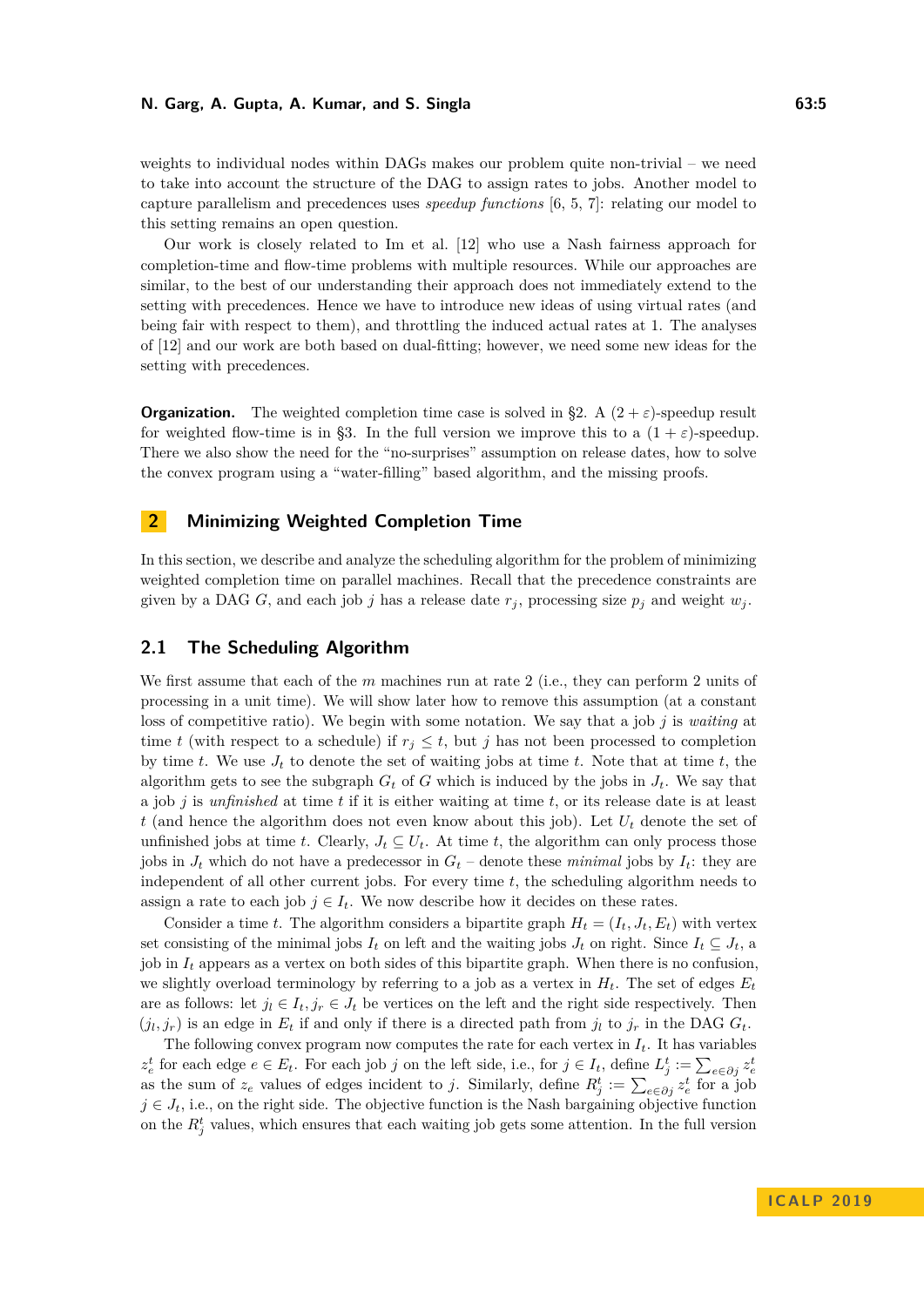#### **63:6 Non-Clairvoyant Precedence Constrained Scheduling**

we give a combinatorial algorithm to efficiently solve this convex program.

$$
\max \sum_{j \in J_t} w_j \ln R_j^t \tag{CP}
$$

<span id="page-5-3"></span><span id="page-5-2"></span>
$$
L_j^t = \sum_{j' \in J_t : (j,j') \in E_t} z_{jj'}^t \qquad \forall j \in I_t
$$
\n
$$
(1)
$$

<span id="page-5-6"></span><span id="page-5-5"></span><span id="page-5-4"></span><span id="page-5-0"></span>
$$
R_j^t = \sum_{j' \in I_t : (j', j) \in E_t} z_{j'j}^t \qquad \forall j \in J_t \tag{2}
$$

$$
L_j^t \le 1 \qquad \qquad \forall j \in I_t \tag{3}
$$

$$
\sum_{j \in I_t} L_j^t \le m \tag{4}
$$

$$
z_e^t \ge 0 \qquad \qquad \forall e \in E_t \tag{5}
$$

Let  $(\bar{z}^t, \bar{L}^t, \bar{R}^t)$  be an optimal solution to the above convex program. We define the *rate of a job*  $j \in I_t$  as being  $\overline{L}_j^t$ .

Although we have defined this as a continuous time process, it is easy to check that the rates only change if a new job arrives, or if a job completes processing. Also observe that we have effectively combined the *m* machines into one in this convex program. But assuming that all events happen at integer times, we can translate the rate assignment to an actual schedule as follows. For a time slot  $[t, t + 1]$ , the total rate is at most *m* (using [\(4\)](#page-5-0)), so we create *m* time slots  $[t, t + 1]_i$ , one for each machine *i*, and iteratively assign each job *j* an interval of length  $\bar{L}^t_j$  within these time slots. It is possible that a job may get assigned intervals in two different time slots, but the fact that  $\overline{L}^t_j \leq 1$  means it will not be assigned the same time in two different time slots. Further, we will never exceed the slots because of [\(4\)](#page-5-0). Thus, we can process these jobs in the *m* time slots on the *m* parallel machines such that each job *j* gets processed for  $\overline{L}_j^t$  amount of time and no job is processed concurrently on multiple machines. This completes the description of the algorithm; in this, we assume that we run the machines at twice the speed. Call this algorithm  $\mathcal{A}$ .

The final algorithm  $\mathcal{B}$ , which is only allowed to run the machines at speed 1, is obtained by running  $A$  in the background, and setting  $B$  to be a slowed-down version of  $A$ . Formally, if A processes a job *j* on machine *i* at time  $t \in \mathbb{R}_{\geq 0}$ , then B processes this at time 2*t*. This completes the description of the algorithm.

# **2.2 A Time-Indexed LP formulation**

We use the dual-fitting approach to analyze the above algorithm. We write a time-indexed linear programming relaxation [\(LP\)](#page-5-1) for the weighted completion time problem, and use the solutions to the convex program [\(CP\)](#page-5-2) to obtain feasible primal and dual solutions for [\(LP\)](#page-5-1) which differ by only a constant factor.

We divide time into integral time slots (assuming all quantities are integers). Therefore, the variable *t* will refer to integer times only. For every job *j* and time *t*, we have a variable  $x_{j,t}$  which denotes the volume of *j* processed during  $[t, t + 1]$ . Note that this is defined only for  $t \geq r_j$ . The LP relaxation is as follows:

<span id="page-5-1"></span>
$$
\min \quad \sum_{j,t} w_j \cdot \frac{t \cdot x_{j,t}}{p_j} \tag{LP}
$$

$$
\sum_{t \ge r_j} \frac{x_{j,t}}{p_j} \ge 1 \quad \forall j \tag{6}
$$

$$
\sum_{j} x_{j,t} \le m \quad \forall t \tag{7}
$$

$$
\sum_{s\leq t} \frac{x_{j,s}}{p_j} \geq \sum_{s\leq t} \frac{x_{j',s}}{p_{j'}} \quad \forall t, j \prec j'
$$
\n
$$
(8)
$$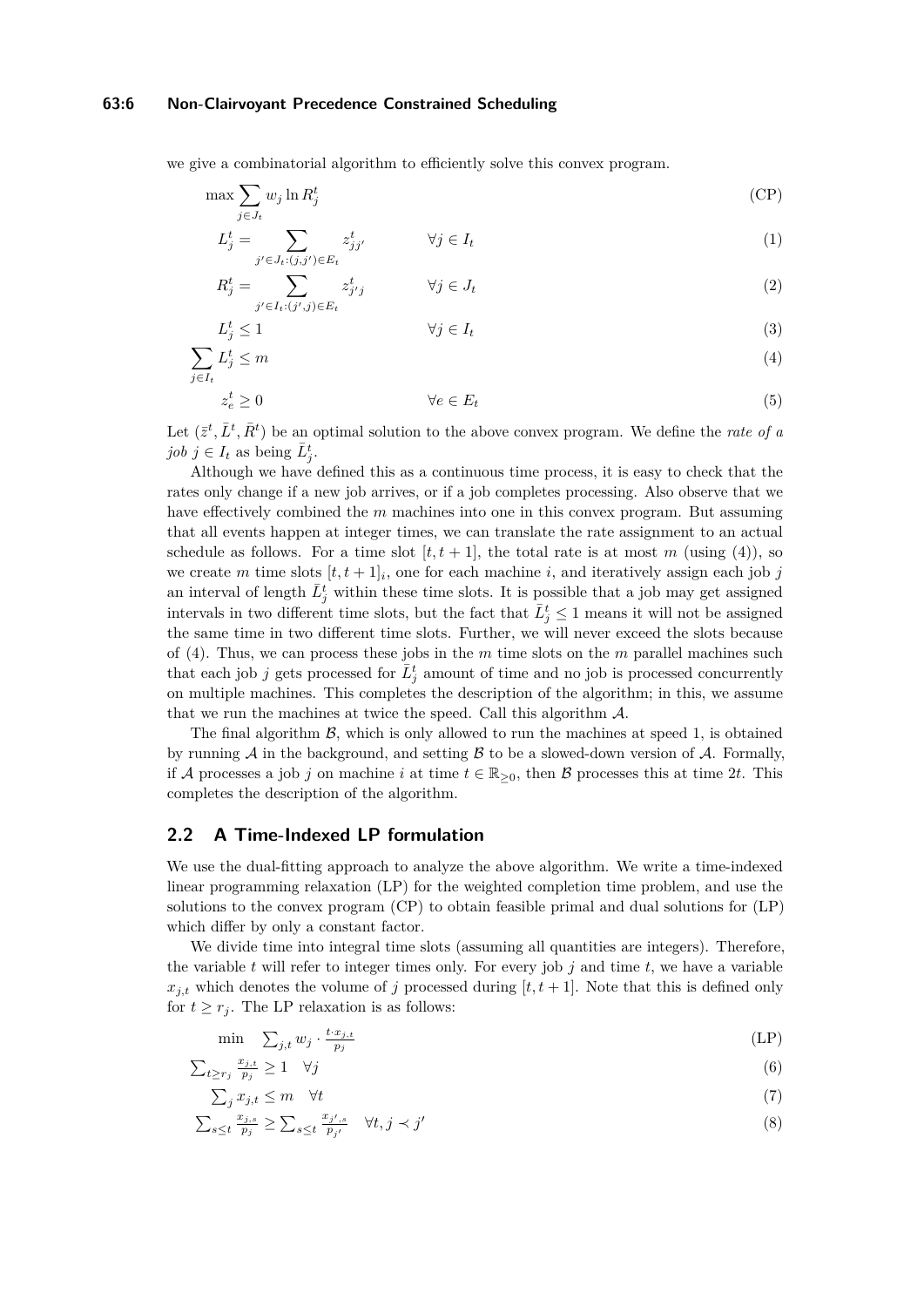The following claim, whose proof is deferred to the full version, shows that it is a valid relaxation.

 $\triangleright$  Claim 2.1. Let *opt* denote the weighted completion time of an optimal off-line policy (which knows the processing time of all the jobs). Then the optimal value of the LP relaxation is at most *opt*.

The [\(LP\)](#page-5-1) has a large integrality gap. Observe that the LP just imagines the *m* machines to be a single machine with speed *m*. Therefore, [\(LP\)](#page-5-1) has a large integrality gap for two reasons: (i) a job *j* can be processed concurrently on multiple machines, and (ii) suppose we have a long chain of jobs of equal size in the DAG *G*. Then the LP allows us to process all these jobs at the same rate in parallel on multiple machines. We augment the LP lower bound with another quantity and show that the sum of these two lower bounds suffice.

A *chain C* in *G* is a sequence of jobs  $j_1, \ldots, j_k$  such that  $j_1 \prec j_2 \prec \ldots \prec j_k$ . Define the processing time of  $C, p(C)$ , as the sum of the processing time of jobs in  $C$ . For a job *j*, define chain<sub>j</sub> as the maximum over all chains *C* ending in *j* of  $p(C)$ . It is easy to see that  $\sum_j w_j \cdot (r_j + \text{chain}_j)$  is a lower bound (up to a factor 2) on the objective of an optimal schedule.

We now write down the dual of the LP relaxation above. We have dual variables  $\alpha_j$  for every job *j*, and  $\beta_t$  for every time *t*, and  $\gamma_{s,j\rightarrow j'}$ 

<span id="page-6-1"></span><span id="page-6-0"></span>
$$
\max \quad \sum_{j} \alpha_j - m \sum_{t} \beta_t \tag{DLP}
$$

$$
\alpha_j - w_j \cdot t + \sum_{s \ge t} \left( \sum_{j < j'} \gamma_{s,j \to j'} - \sum_{j' < j} \gamma_{s,j' \to j} \right) \le p_j \cdot \beta_t \quad \forall j, t \ge r_j
$$
\n
$$
\alpha_j, \beta_t \ge 0
$$
\n
$$
(9)
$$

We write the dual constraint  $(9)$  in a more readable manner. For a job  $j$  and time  $s$ , let  $\gamma_{s,j}^{\text{in}}$  denote  $\sum_{j'\prec j}\gamma_{s,j'\to j}$ , and define  $\gamma_{s,j}^{\text{out}}$  similarly. We now write the dual constraint [\(9\)](#page-6-0) as

$$
\alpha_j - w_j \cdot t + \sum_{s \ge t} \left( \gamma_{s,j}^{\text{out}} - \gamma_{s,j}^{\text{in}} \right) \le p_j \cdot \beta_t \quad \forall j, t \ge r_j \tag{10}
$$

## **2.3 Properties of the Convex Program**

We now prove certain properties of an optimal solution  $(\bar{z}^t, \bar{L}^t, \bar{R}^t)$  to the convex program [\(CP\)](#page-5-2). The first property, whose proof is deferred to the full version, is easy to see:

 $\triangleright$  Claim 2.2. If  $\sum_{j \in I_t} \bar{L}^t_j < m$ , then  $\bar{L}^t_j = 1$  for all  $j ∈ I_t$ .

We now write down the KKT conditions for the convex program. (In fact, we can use [\(1\)](#page-5-3) and [\(2\)](#page-5-4) to replace  $\bar{L}^t_j$  and  $\bar{R}^t_j$  in the objective and the other constraints.) Then letting  $\theta_j^t \geq 0, \eta^t \geq 0, \nu_e^t \geq 0$  be the Lagrange multipliers corresponding to constraints [\(3\)](#page-5-5), [\(4\)](#page-5-0) and  $(5)$ , we get

$$
\frac{w_j}{\bar{R}_j^t} = \theta_{j'}^t + \eta^t - \nu_e^t \qquad \forall e = (j', j), j' \in I_t, j \in J_t \tag{11}
$$

$$
\theta_j^t \left( \bar{L}_j^t - 1 \right) = 0 \qquad \qquad \forall j \in I_t \tag{12}
$$

$$
\eta^t \left( \sum_{j \in I_t} \bar{L}_j^t - m \right) = 0 \tag{13}
$$

$$
\nu_e^t \cdot \bar{z}_e^t = 0 \qquad \qquad \forall e \in E_t \tag{14}
$$

<span id="page-6-2"></span>We derive a few consequences of these conditions, the proofs are deferred to the full version.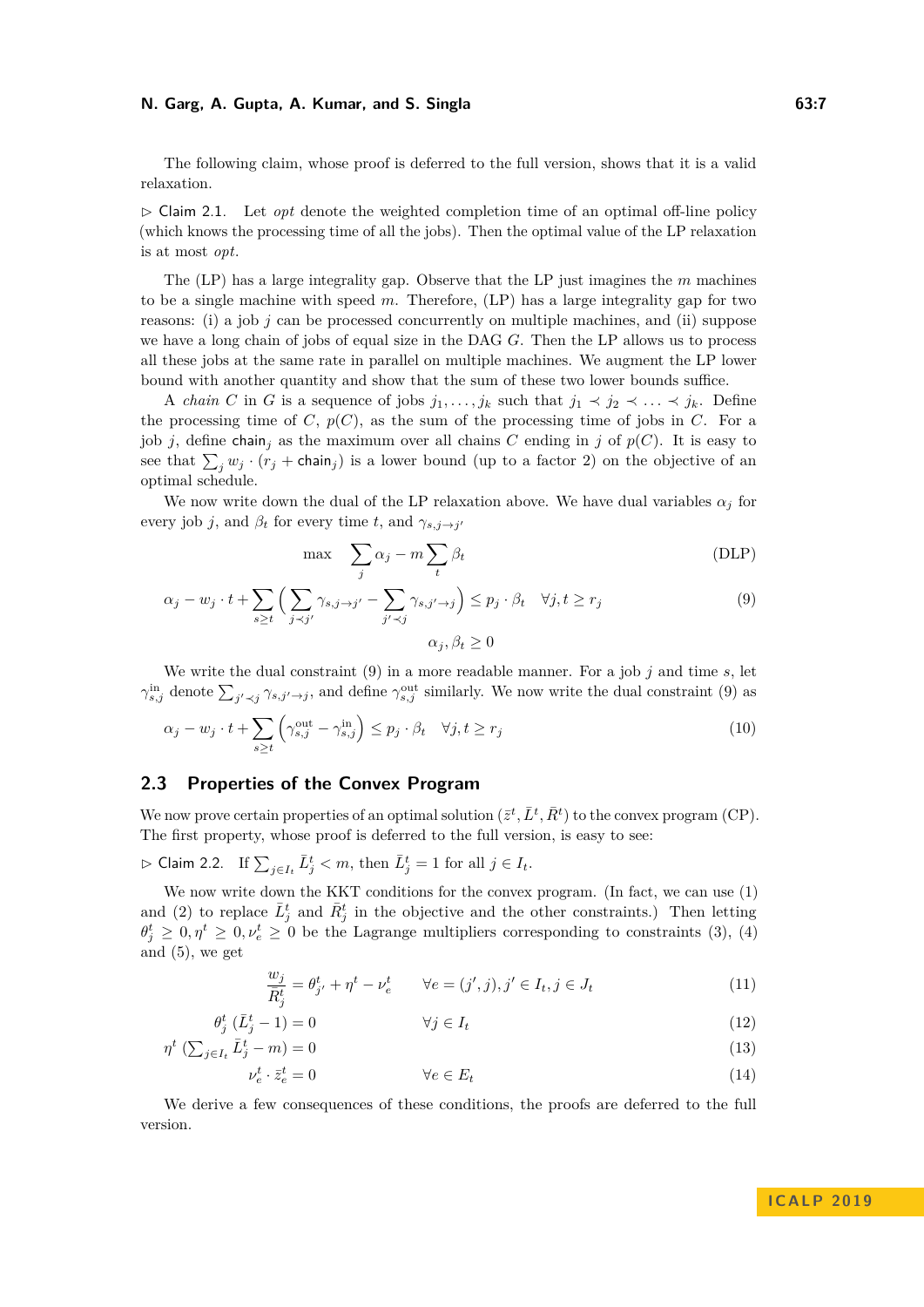$\triangleright$  Claim 2.3. Consider a job  $j \in J_t$  on the right side of  $H_t$ . Then  $w_j \geq \bar{R}_j^t \cdot \eta^t$ .

 $\triangleright$  Claim 2.4. Consider a job  $j \in J_t$  on the right side of  $H_t$ . Suppose *j* has a neighbor  $j' \in I_t$ such that  $\bar{L}^t_{j'} < 1$  and  $\bar{z}^t_{j'j} > 0$ . Then  $w_j = \bar{R}^t_j \cdot \eta^t$ .

A crucial notion is that of an *active* job:

**► Definition 2.5** (Active Jobs). A job  $j \in J_t$  is active at time t if it has at least one neighbor *in*  $I_t$  *(in the graph*  $H_t$ *) running at rate strictly less than 1.* 

Let  $J_t^{\text{act}}$  denote the set of active jobs at time *t*. We can strengthen the above claim as follows.

<span id="page-7-0"></span> $\blacktriangleright$  **Corollary 2.6.** *Consider an active job j at time t. Then*  $w_j = \overline{R}_j^t \cdot \eta^t$ .

<span id="page-7-1"></span> $\Rightarrow$  Claim 2.7.  $w(J_t^{\text{act}})/m \leq \eta^t \leq w(J_t)/m$ .

## **2.4 Analysis via Dual Fitting**

We analyze the algorithm  $\mathcal A$  first. We define feasible dual variables for [\(DLP\)](#page-6-1) such that the value of the dual objective function (along with the chain<sub>j</sub> values that capture the maximum processing time over all chains ending in *j*) forms a lower bound on the weighted completion time of our algorithm. Intuitively,  $\alpha_j$  would be the weighted completion time of *j*, and  $\beta_t$ would be  $1/2m$  times the total weight of unfinished jobs at time *t*. Thus,  $\sum_j \alpha_j - m \sum_t \beta_t$ would be at  $1/2$  times the total weighted completion time. This idea works as long as all the machines are busy at any point of time, the reason being that the primal LP essentially views the *m* machines as a single speed-*m* machine. Therefore, we can generate enough dual lower bound if the rate of processing in each time slot is *m*. If all machines are not busy, we need to appeal to the lower bound given by the chain*<sup>j</sup>* values.

We use the notation used in the description of the algorithm. In the graph  $H_t$ , we had assigned rates  $\bar{L}^t_j$  to all the nodes *j* in  $I_t$ . Recall that a vertex  $j \in J_t$  on the right side of  $H_t$ is said to be *active* at time *t* if it has a neighbor  $j' \in I_t$  for which  $\bar{L}^t_{j'} < 1$ . Otherwise, we say that *j* is inactive at time *t*. We say that an edge  $e = (j_l, j_r) \in E_t$ , where  $j_l \in I_t, j_r \in J_t$  is *active* at time *t* if the vertex  $j_r$  is active. Let  $A_t$  denote the set of active edges in  $E_t$ . Let  $e = (j_l, j_r)$  be an edge in  $E_t$ . By definition, there is a path from  $j_l$  to  $j_r$  in  $G_t$  – we fix such a path  $P_e$ . As before, let  $C_j$  denote the completion time of job *j*. The dual variables are defined as follows:

- For each job *j* and time *t*, we define quantities  $\alpha_{j,t}$ . The dual variable  $\alpha_j$  would be equal to  $\sum_{t\geq 0} \alpha_{j,t}$ . Fix a job *j*. If  $t \notin [r_j, C_j]$  we set  $\alpha_{j,t}$  to 0. Now, suppose  $j \in J_t$ . Consider the job *j* as a vertex in  $J_t$  (i.e., right side) in the bipartite graph  $H_t$ . We set  $\alpha_{j,t}$  to  $w_j$  if *j* is active at time *t*, otherwise it is inactive.
- For each time *t*, we set  $\beta$  to  $1/2m \cdot w(U_t)$  (Recall that  $U_t$  is the set of unfinished jobs at time *t*).
- We now need to define  $\gamma_{t,j'\to j}$ , where  $j' \prec j$ . If *j* or *j'* does not belong to  $J_t$ , we set this  $\mathcal{L}_{\mathcal{A}}$ variable to 0. So assume that  $j, j' \in J_t$  (and so the edge  $(j', j)$  lies in  $G_t$ ). We define

$$
\gamma_{t,j'\to j} := \eta^t \cdot \sum_{e:e \in A_t, (j'\to j) \in P_e} \bar{z}_e^t.
$$

In other words, we consider all the active edges  $e$  in the graph  $H_t$  for which the corresponding path  $P_e$  contains  $(j', j)$ . We add up the fractional assignment  $\bar{z}_e^t$  for all such edges.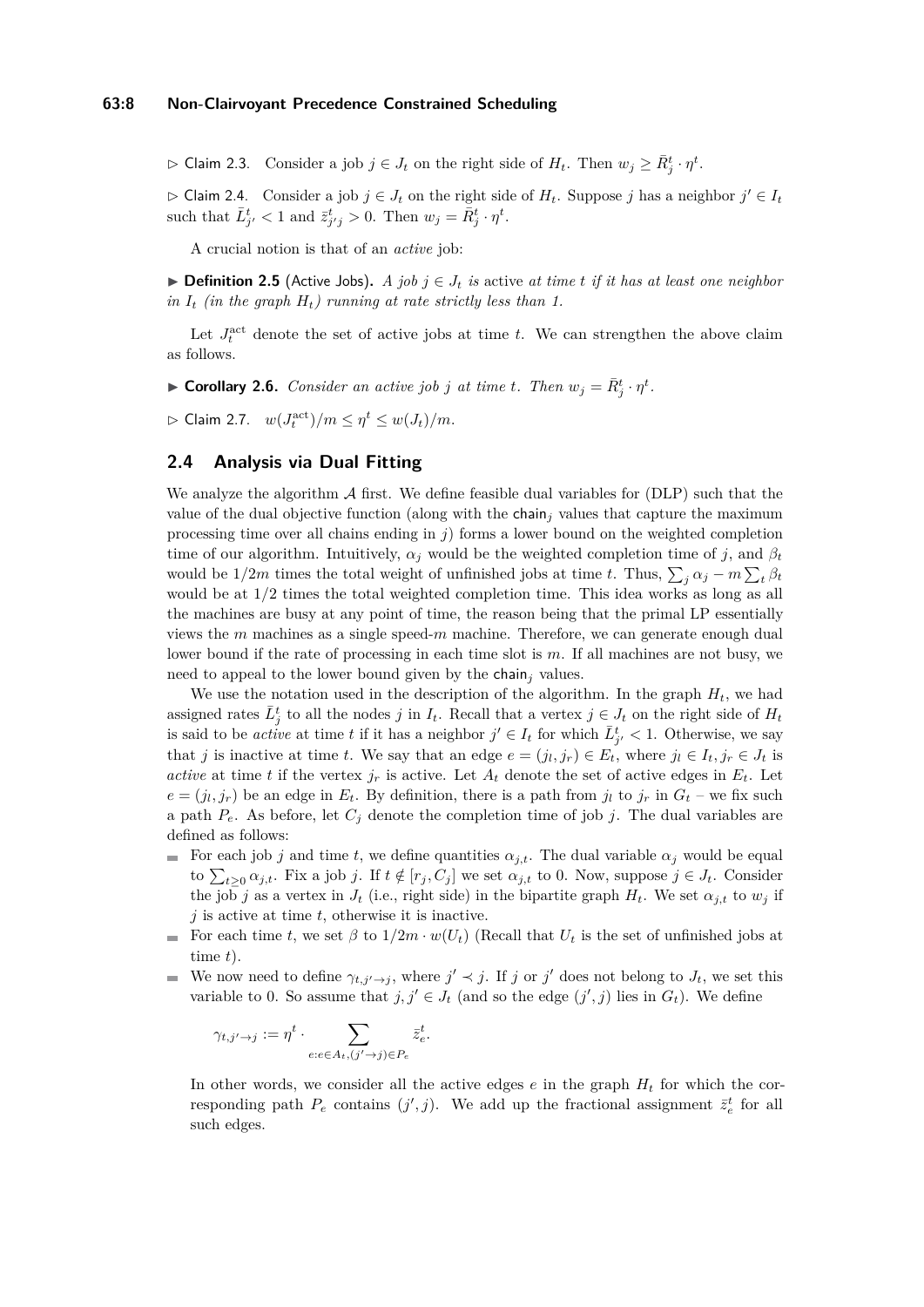This completes the description of the dual variables.

We first show that the objective function for [\(DLP\)](#page-6-1) is close to the weighted completion time incurred by the algorithm. The proof is deferred to the full version.

<span id="page-8-3"></span> $\triangleright$  Claim 2.8. The total weighted completion time of the jobs in *A* is at most 2( $\sum_j \alpha_j - m$  ·  $\sum_{t} \beta_{t}$ ) +  $\sum_{j} w_{j} \cdot ($ chain $_{j}$  +  $2r_{j}$ ).

We now argue about feasibility of the dual constraint  $(9)$ . Consider a job  $j$  and time  $t \geq r_j$ . Since  $\alpha_{j,s} \leq w_j$  for all time  $s, \sum_{s \leq t} \alpha_{j,s} \leq w_j \cdot t$ . Therefore, it suffices to show:

<span id="page-8-0"></span>
$$
\sum_{s \ge t} \alpha_{j,s} + \sum_{s \ge t} \left( \gamma_{s,j}^{\text{out}} - \gamma_{s,j}^{\text{in}} \right) \le p_j \cdot \beta_t \tag{15}
$$

Let  $t_j^*$  be the first time *t* when the job *j* appears in the set  $I_t$ . This would also be the first time when the algorithm starts processing  $j$  because a job that enters  $I_t$  does not leave *I<sup>t</sup>* before completion.

<span id="page-8-1"></span> $\triangleright$  Claim 2.9. For any time *s* lying in the range  $[r_j, t_j^{\star}), \alpha_{j,s} + \gamma_{s,j}^{\text{out}} - \gamma_{s,j}^{\text{in}} = 0$ .

Proof. Fix such a time *s*. Note that  $j \notin I_s$ . Thus *j* appears as a vertex on the right side in the bipartite graph  $H_s$ , but does not appear on the left side. Let *e* be in active edge in  $H_s$ such that the corresponding path  $P_e$  contains *j* as an internal vertex. Then  $\bar{z}_e^s$  gets counted in both  $\gamma_{s,j}^{\text{out}}$  and  $\gamma_{s,j}^{\text{in}}$ . There cannot be such a path  $P_e$  which starts with *j*, because then *j* will need to be on the left side of the bipartite graph. There could be paths *P<sup>e</sup>* which end with  $j$  – these will correspond to active edges  $e$  incident with  $j$  in the graph  $H_t$  (this happens only if *j* itself is active). Let  $\Gamma(j)$  denote the edges incident with *j*. We have shown that

$$
\gamma_{s,j}^{\text{out}} - \gamma_{s,j}^{\text{in}} = -\eta^t \cdot \sum_{e \in \Gamma(j) \cap A_s} \tilde{z}_e^s. \tag{16}
$$

If *j* is not active, the RHS is 0, and so is  $\alpha_{j,s}$ . So we are done. Therefore, assume that *j* is active. Now,  $A(s)$  contains all the edges incident with *j*, and so, the RHS is same as  $-\eta^t \cdot \bar{R}^t_j$ . But then, Corollary [2.6](#page-7-0) implies that  $-\eta^t \cdot \bar{R}^t_j = -w_j$ . Since  $\alpha_{j,s} = w_j$ , we are done again.  $\triangleleft$ 

Coming back to inequality [\(15\)](#page-8-0), we can assume that  $t \geq t_j^*$ . To see this, suppose  $t < t_j^*$ . Then by Claim [2.9](#page-8-1) the LHS of this constraint is same as

$$
\sum_{s\geq t_j^{\star}}\alpha_{j,s}+\sum_{s\geq t_j^{\star}}\Big(\gamma_{s,j}^{\mathrm{out}}-\gamma_{s,j}^{\mathrm{in}}\Big).
$$

Since  $\beta_t \geq \beta_{t_j^*}$  (the set of unfinished jobs can only diminish as time goes on), [\(15\)](#page-8-0) for time *t* follows from the corresponding statement for time  $t_j^*$ . Therefore, we assume that  $t \geq t_j^*$ . We can also assume that  $t \leq C_j$ , otherwise the LHS of this constraint is 0.

<span id="page-8-2"></span> $\triangleright$  Claim 2.10. Let  $s \in [t_j^*, C_j]$  be such that *j* is inactive at time *s*. Then  $\alpha_{j,s} + \gamma^{\text{out}}_{s,j} - \gamma^{\text{in}}_{s,j} \leq$  $\eta^s \cdot \bar{L}^s_j$ .

Proof. We know that  $\alpha_{i,s} = 0$ . As in the proof of Claim [2.9,](#page-8-1) we only need to worry about those active edges  $e$  in  $H_s$  for which  $P_e$  either ends at  $j$  or begins with  $j$ . Since any edge incident with *j* as a vertex on the right side is inactive, we get (let  $\Gamma(j)$  denote the edges incident with  $j$ , where we consider  $j$  on the left side)

$$
\alpha_{j,s} + \gamma^{\text{out}}_{s,j} - \gamma^{\text{in}}_{s,j} = \eta^s \cdot \sum_{e \in \Gamma(j) \cap A(s)} \bar{z}_e^s \leq \eta^s \cdot \bar{L}_j^s,
$$

because  $\eta^s \geq 0$  and  $\overline{L}_j^s = \sum_{e \in \Gamma(j)} \overline{z}_e^s$ 

. The contract of the contract of the contract of  $\triangleleft$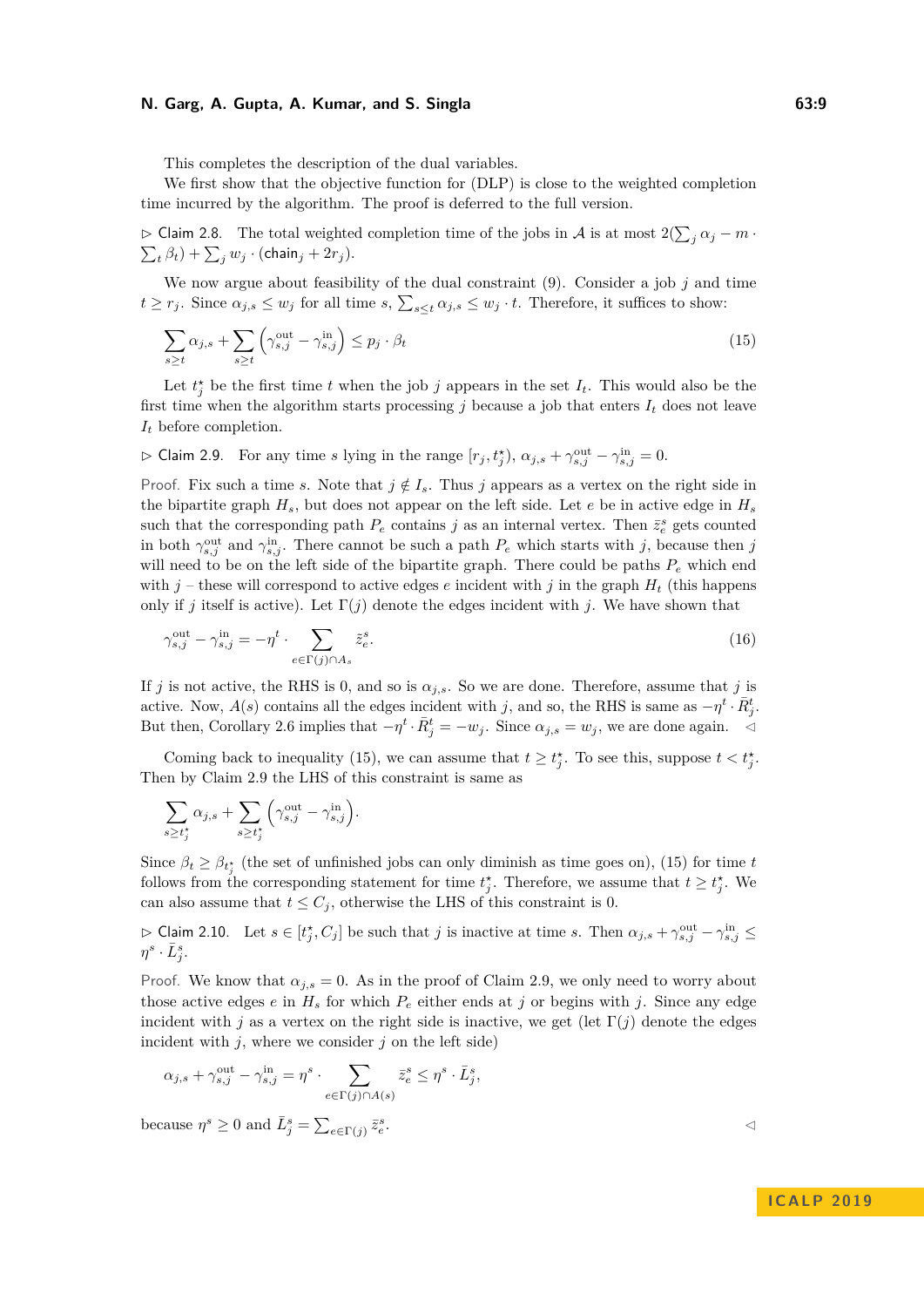#### **63:10 Non-Clairvoyant Precedence Constrained Scheduling**

 $\triangleright$  Claim 2.11. Let  $s \in [t_j^*, C_j]$  be such that *j* is active at time *s*. Then  $\alpha_{j,s} + \gamma_{s,j}^{\text{out}} - \gamma_{s,j}^{\text{in}} \leq$  $\eta^s \cdot \bar{L}^s_j$ .

Proof. The argument is very similar to the one in the previous claim. Since  $j$  is active,  $\alpha_{i,s} = w_i$ . As before we only need to worry about the active edges *e* for which  $P_e$  either ends or begins with *j*. Any edge which is incident with *j* on the right side (note that there will only one such edge – one the one joining  $j$  to its copy on the left side of  $H_t$ ) is active. The following inequality now follows as in the proof of Claim [2.10:](#page-8-2)

$$
\alpha_{j,s} + \gamma^{\text{out}}_{s,j} - \gamma^{\text{in}}_{s,j} \le w_j + \eta^s \cdot \bar{L}_j^s - \eta^s \cdot \bar{R}_j^s.
$$

The result now follows from Corollary [2.6.](#page-7-0)  $\leq$ 

We are now ready to show that [\(15\)](#page-8-0) holds. The above two claims show that the LHS of [\(15\)](#page-8-0) is at most  $\sum_{s=t}^{C_j} \eta^s \cdot \bar{L}^s_j$ . Note that for any such time *s*, the rate assigned to *j* is  $\bar{L}^j_s$ , and so, we perform  $2 \cdot \bar{L}^j_s$  amount of processing on *j* during this time slot. It follows that  $\sum_{s=t}^{C_j} \bar{L}_j^s \leq p_j/2$ . Now Claim [2.7](#page-7-1) shows that  $\eta^s \leq w(U_s)/m \leq w(U_t)/m$ , and so we get

$$
\sum_{s=t}^{C_j} \eta^s \cdot \bar{L}_j^s \le \frac{p_j \cdot w(U_t)}{2m} = p_j \cdot \beta_t.
$$

This shows that [\(15\)](#page-8-0) is satisfied. We can now prove our algorithm is constant competitive.

#### ▶ **Theorem 2.12.** *The algorithm B is 10-competitive.*

**Proof.** We first argue about A. We have shown that the dual variables are feasible to [\(DLP\)](#page-6-1), and so, Claim [2.8](#page-8-3) shows that the total completion time of  $A$  is at most  $2opt + \sum_j w_j$  (chain<sub>j</sub> +  $2r_j$ ), where *opt* denotes the optimal off-line objective value. Clearly, *opt*  $\geq \sum_j w_j \cdot r_j$  and  $opt \ge \sum_j w_j \cdot \text{chain}_j$ . This implies that A is 5-competitive. While going from A to B the completion time of each job doubles.

# <span id="page-9-0"></span>**3 Minimizing Weighted Flow Time**

We now consider the setting of minimizing the total weighted flow time, again in the nonclairvoyant setting. The setting is almost the same as in the completion-time case: the major change is that all jobs which depend on each other (i.e., belong to the same DAG in the "collection of DAGs view" have the same release date). In the full version we show that if related jobs can be released over time then no competitive online algorithms are possible.

As before, let *J<sup>t</sup>* denote the jobs which are *waiting* at time *t*, i.e., which have been released but not yet finished, and let  $G_t$  be the union of all the DAGs induced by the jobs in  $J_t$ . Again, let  $I_t$  denote the *minimal* set of jobs in  $J_t$ , i.e., which do not have a predecessor in  $G_t$ and hence can be scheduled.

<span id="page-9-1"></span>**Findment 3.1.** *There exists an*  $O(1/\varepsilon)$ *-approximation algorithm for non-clairvoyant DAG scheduling to minimize the weighted flow time on m parallel machines, when there is a speedup*  $of$  2 +  $\varepsilon$ .

The rest of this section gives the proof of Theorem [3.1.](#page-9-1) The algorithm remains unchanged from [§2](#page-4-0) (we do not need the algorithm  $\mathcal B$  now): we write the convex program [\(CP\)](#page-5-2) as before, which assign rates  $\bar{L}^t_j$  to each job  $j \in I_t$ . The analysis again proceeds by writing a linear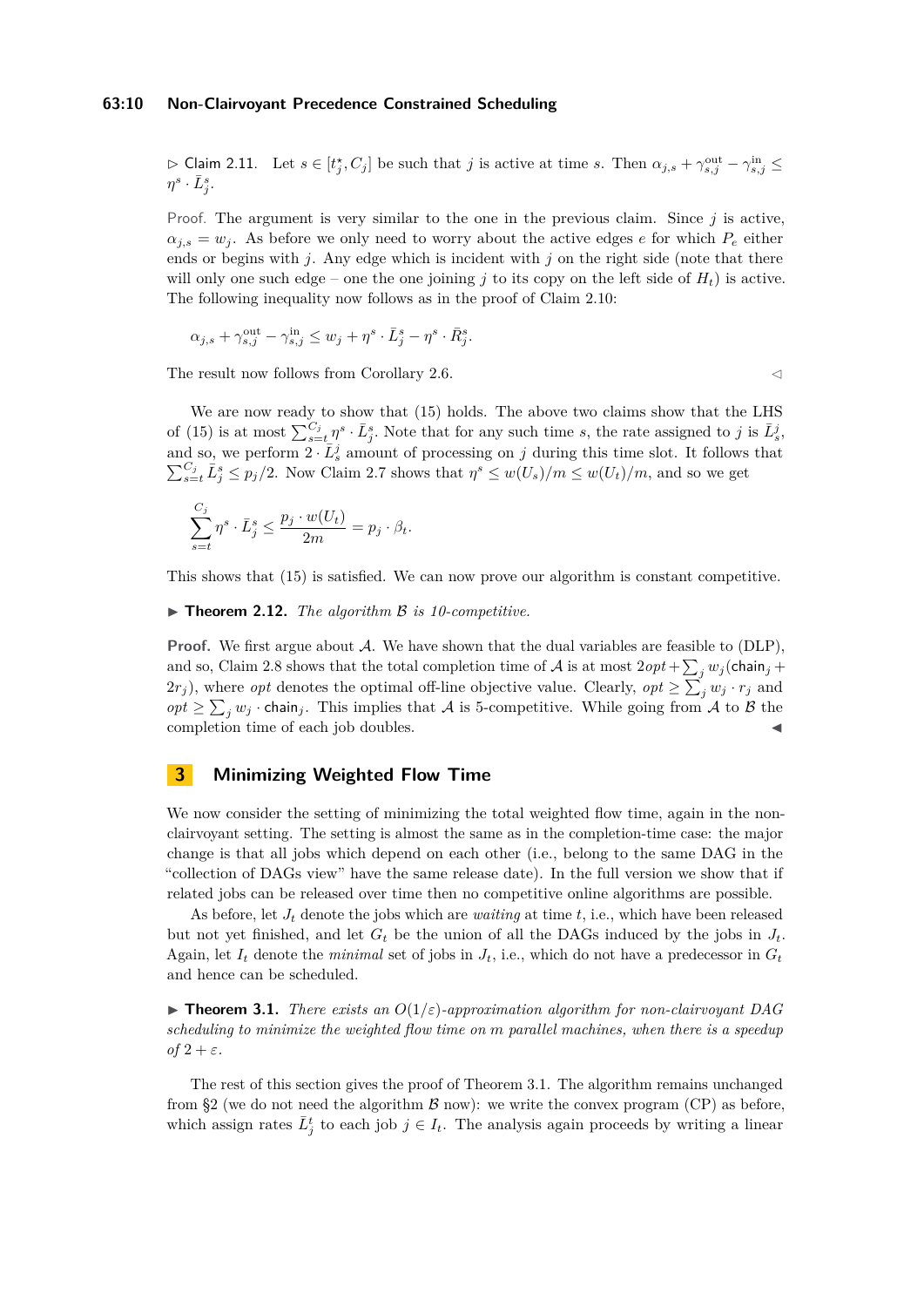programming relaxation, and showing a feasible dual solution. The LP is almost the same as [\(LP\)](#page-5-1), just the objective is now (with changes in dashed box):

$$
\sum_{j,t} w_j \cdot \frac{\left[\left(t-r_j\right)\right] \cdot x_{j,t}}{p_j}.
$$

Hence, the dual is also almost the same as [\(DLP\)](#page-6-1): the new dual constraint requires that for every job *j* and time  $t \geq r_i$ :

<span id="page-10-0"></span>
$$
\alpha_j + \sum_{s \ge t} \left( \gamma_{s,j}^{\text{out}} - \gamma_{s,j}^{\text{in}} \right) \le \beta_t \cdot p_j + w_j \left[ \underbrace{(t - r_j)}_{\text{in}} \right]. \tag{17}
$$

## **3.1 Defining the Dual Variables**

In order to set the dual variables, define a total order  $\prec$  on the jobs as follows: First arrange the DAGs in order of release dates, breaking ties arbitrarily. Let this order be  $D_1, D_2, \ldots, D_\ell$ . All jobs in  $D_i$  appear before those in  $D_{i+1}$  in the order  $\prec$ . Now for each dag  $D_i$ , arrange its jobs in the order they complete processing by our algorithm. Note that this order is consistent with the partial order given by the DAG. This also ensures that at any time *t*, the set of waiting jobs in any DAG  $D_i$  form a suffix in this total order (restricted to  $D_i$ ).

For a time *t* and  $j \in J_t$ , let  $\mathbf{I}[j \in J_t^{\text{act}}]$  denote the indicator variable which is 1 exactly if  $j$  is active at time  $t.$  The dual variables are defined as follows:

For a job  $j \in J_t$ , we set  $\alpha_j := \sum_{t=r_j}^{C_j} \alpha_{j,t}$ , where the quantity  $\alpha_{j,t}$  as defined as:

$$
\alpha_{j,t} := \frac{1}{m} \Big[ w_j \cdot \mathbf{I}[j \in J_t^{\text{act}}] \cdot \Big( \sum_{j' \in J_t : j' \preceq j} \bar{R}_{j'}^t \Big) + \bar{R}_j^t \cdot \Big( \sum_{j' \in J_t^{\text{act}} : j' \prec j} w_{j'} \Big) \Big].
$$

The variable  $\beta_t := \frac{w(J_t)}{(1+\varepsilon)m}$ . Recall that the machines are allowed  $2(1+\varepsilon)$ -speedup.

The definition of the  $\gamma$  variables changes as follows. Let  $(j' \rightarrow j)$  be an edge in the DAG  $G_t$ . Earlier we had considered paths  $P_e$  containing  $(j' \rightarrow j)$  only for the active edges *e*. But now we include *all* edges. Moreover, we replace the multiplier  $\eta^t$  by  $\eta^t_j$ , where  $\eta_j^t := \frac{1}{m} \cdot \left( \sum_{j' \in J_t : j' \preceq j} w_{j'} \right)$ . In other words, we define

$$
\gamma_{t,j'\to j} := \eta_j^t \cdot \sum_{e:e\in H_t, (j'\to j)\in P_e} \bar{z}_e^t.
$$

In the following sections, we show that these dual settings are enough to "pay for" the flow time of our solution (i.e., have large objective function value), and also give a feasible lower bound (i.e., are feasible for the dual linear program).

# **3.2 The Dual Objective Function**

We first show that  $\sum_j \alpha_j - m \sum_t \beta_t$  is close to the total weighted flow-time of the jobs. The quantity chain<sub>j</sub> is defined as before. Notice that chain<sub>j</sub> is still a lower bound on the flow-time of job *j* in the optimal schedule because all jobs of a DAG are simultaneously released. The following claim, whose result is deferred to the full version, shows that the dual objective value is close to the weighted flow time of the algorithm.

<span id="page-10-1"></span> $\Rightarrow$  Claim 3.2. The total weighted flow-time is at most  $\frac{2}{\varepsilon} \Big( \sum_j \alpha_j - m \sum_t \beta_t + \sum_j w_j \cdot \textsf{chain}_j \Big).$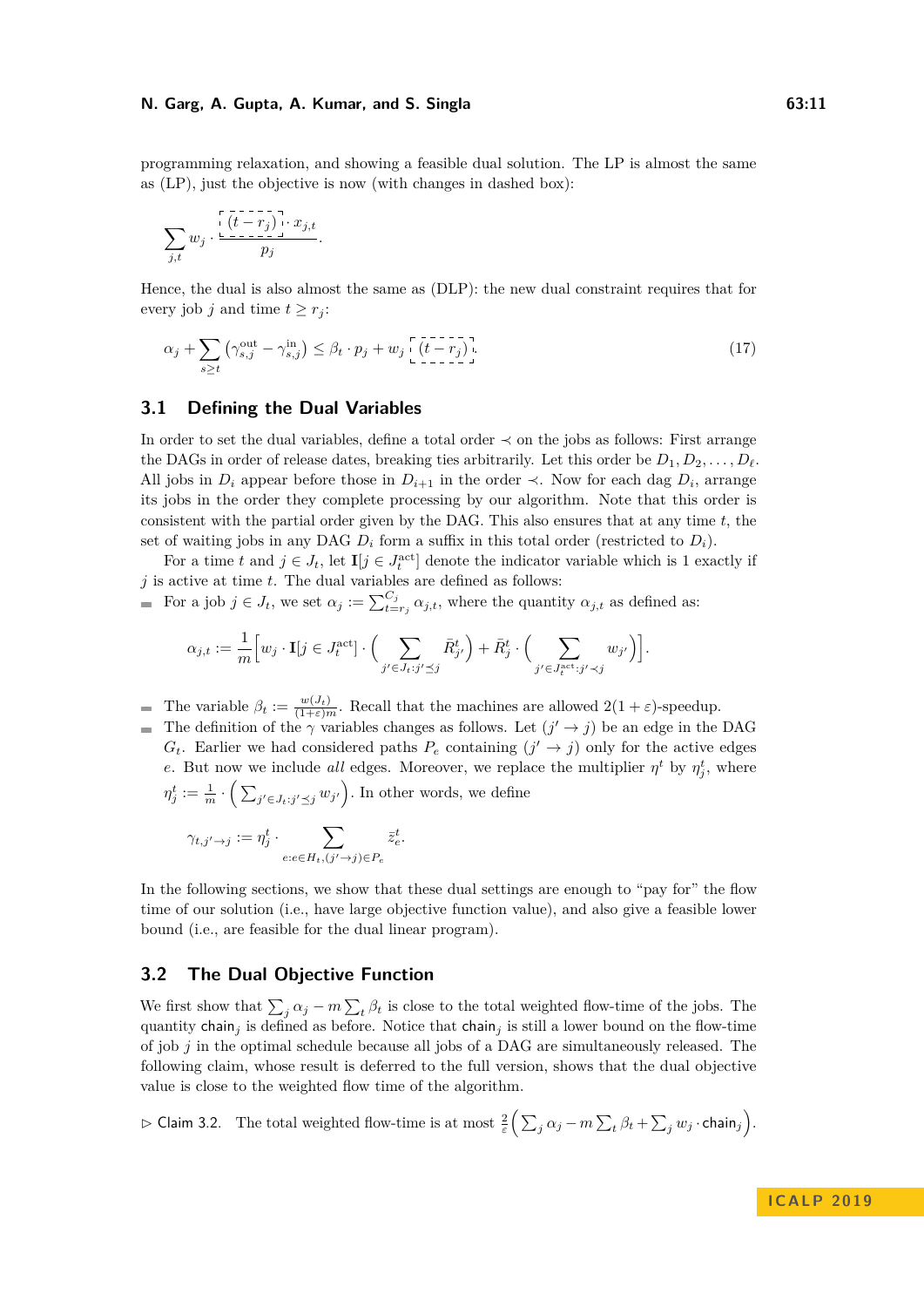#### **63:12 Non-Clairvoyant Precedence Constrained Scheduling**

# <span id="page-11-5"></span>**3.3 Checking Dual Feasibility**

Now we need to check the feasibility of the dual constraint [\(17\)](#page-10-0). In fact, we will show the following weaker version of that constraint:

<span id="page-11-0"></span>
$$
\alpha_j + \left[\frac{2}{2}\right] \sum_{s \ge t} \left(\gamma_{s,j}^{\text{out}} - \gamma_{s,j}^{\text{in}}\right) \le \beta_t \cdot p_j + \left[\frac{2}{2}\right] w_j (t - r_j). \tag{18}
$$

This suffices to within another factor of 2: indeed, scaling down the  $\alpha$  and  $\beta$  variables by another factor of 2 then gives dual feasibility, and loses only another factor of 2 in the objective function. We begin by bounding  $\alpha_{i,s}$  in two different ways.

<span id="page-11-1"></span>► **Lemma 3.3.** *For any time*  $s \geq r_j$ *, we have*  $\alpha_{j,s} \leq 2w_j$ *.* 

**Proof.** Consider the second term in the definition of  $\alpha_{j,s}$ . This term contains  $\sum_{j' \in J_s^{\text{act}}: j' \prec j} w_{j'}$ . By Corollary [2.6,](#page-7-0) for any  $j' \in J_s^{\text{act}}$  we have  $w_{j'} = \bar{R}_{j'}^s \cdot \eta^s$ . Therefore,

$$
\sum_{j' \in J_s^{\text{act}}: j' \prec j} w_{j'} \leq \eta^s \cdot \sum_{j' \in J_s^{\text{act}}: j' \prec j} \bar{R}_{j'}^s \leq \eta^s \cdot \sum_{j' \in J_s} \bar{R}_{j'}^s.
$$

Now we can bound  $\alpha_{j,s}$  by dropping the indicator on the first term to get

$$
\frac{1}{m} \cdot \Big[ \Big( w_j \cdot \sum_{j' \in J_s : j' \preceq j} \bar{R}^s_{j'} \Big) + \bar{R}^s_j \cdot \Big( \eta^s \cdot \sum_{j' \in J_s^{\text{act}} : j' \prec j} \bar{R}^s_{j'} \Big) \Big] \ \leq \ \frac{1}{m} w_j \Big[ \sum_{j' \in J_s} \bar{R}^s_{j'} + \sum_{j' \in J_s} \bar{R}^s_{j'} \Big],
$$

the last inequality using Claim [2.3.](#page-6-2) Simplifying,  $\alpha_{j,s} \leq \frac{2}{m} \cdot w_j \cdot \sum_{j'' \in I_s} \bar{L}_{j''}^s = 2w_j$ .

Here is a slightly different upper bound on  $\alpha_{j,s}$ .

<span id="page-11-3"></span>**Example 12.4.** For any time  $s \geq r_j$ , we have  $\alpha_{j,s} \leq 2\eta_j^s \cdot \bar{R}_j^s$ .

**Proof.** The second term in the definition of  $\alpha_{j,s}$  is at most  $\eta_j^s \cdot \bar{R}_j^s$ , directly using the definition of  $\eta_j^s$ . For the first term, assume *j* is active at time *s*, otherwise this term is 0. Now Corollary [2.6](#page-7-0) shows that  $w_j = \eta^s \cdot \bar{R}^s_j$ , so the first term can be bounded as follows:

$$
\frac{w_j}{m} \cdot \sum_{j' \in J_s : j' \preceq j} \bar{R}_{j'}^s = \frac{\bar{R}_j^s \cdot \eta^s}{m} \cdot \sum_{j' \in J_s : j' \preceq j} \bar{R}_{j'}^s \leq \sum_{j' \in J_s : j' \preceq j} \frac{\bar{R}_j^s}{m} \cdot \sum_{j' \in J_s : j' \preceq j} w_{j'} = \bar{R}_j^s \cdot \eta_j^s,
$$

which completes the proof.

To prove [\(18\)](#page-11-0), we write  $\alpha_j = \sum_{s=r_j}^{t-1} \alpha_{j,s} + \sum_{s \geq t} \alpha_{j,s}$ , and use Lemma [3.3](#page-11-1) to cancel the first summation with the term  $2w_j(t - r_j)$ . Hence, it remains to prove

<span id="page-11-2"></span>
$$
\sum_{s \ge t} \alpha_{j,s} + 2 \sum_{s \ge t} \left( \gamma_{s,j}^{\text{out}} - \gamma_{s,j}^{\text{in}} \right) \le \beta_t \cdot p_j. \tag{19}
$$

Let  $t_j^*$  be the time at which the algorithm starts processing *j*. We first argue why we can ignore times  $s < t_j^*$  on the LHS of [\(19\)](#page-11-2).

<span id="page-11-4"></span>
$$
\triangleright \text{ Claim 3.5.} \quad \text{Let } s \text{ be a time satisfying } r_j \leq s < t_j^* . \text{ Then } \alpha_{j,s} + 2(\gamma^{\text{out}}_{s,j} - \gamma^{\text{in}}_{s,j}) \leq 0.
$$

Proof. While computing  $\gamma_{s,j}^{\text{out}} - \gamma_{s,j}^{\text{in}}$ , we only need to consider paths  $P_e$  for edges  $e$  in  $H_s$ which have *j* as end-point. Since *j* does not appear on the left side of  $H_s$ , this quantity is equal to  $-\eta_j^s \cdot \bar{R}_j^s$ . The result now follows from Lemma [3.4.](#page-11-3)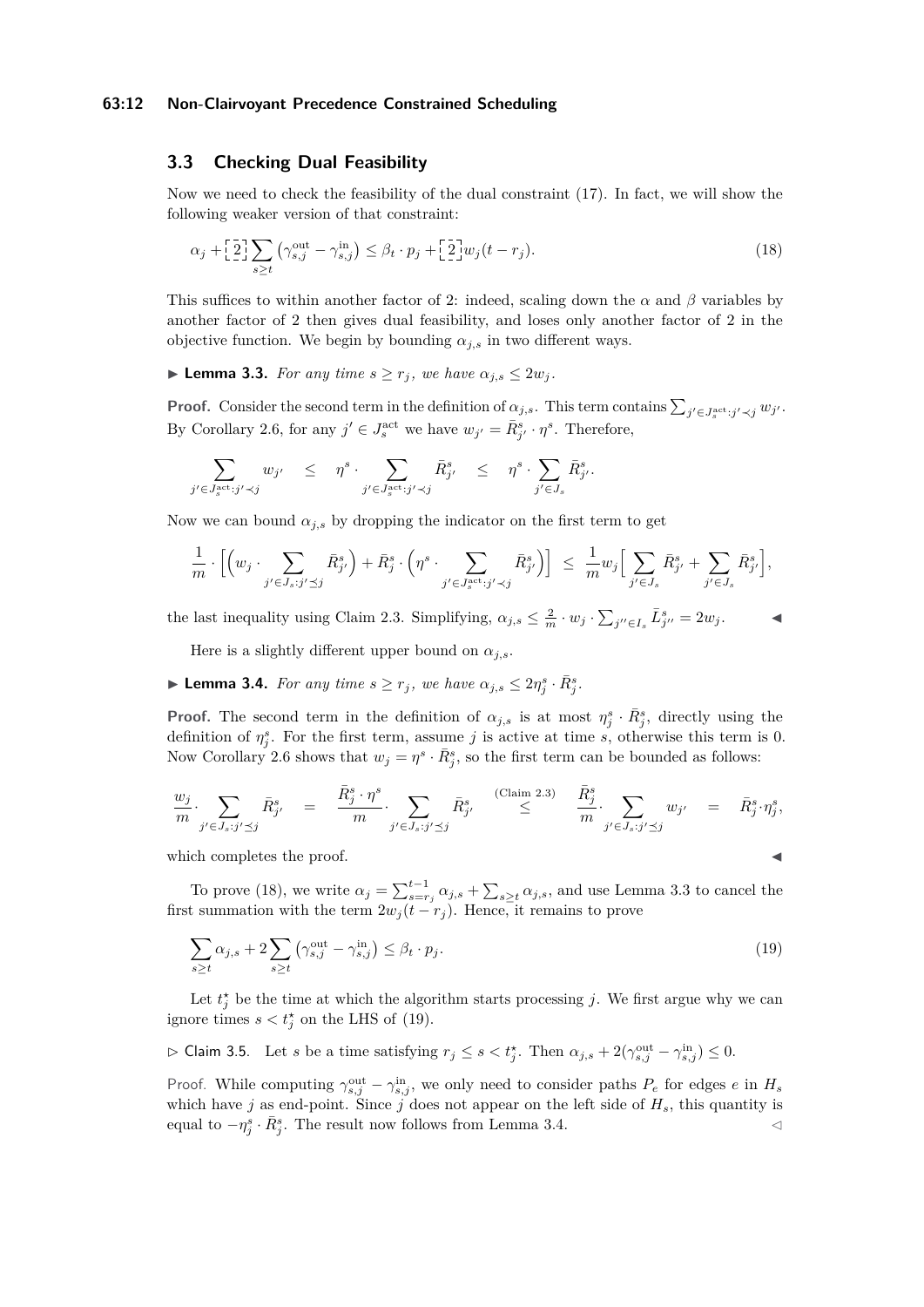So using Claim [3.5](#page-11-4) in [\(19\)](#page-11-2), it suffices to show

<span id="page-12-8"></span>
$$
\sum_{s \ge \max\{t, t_j^*\}} \alpha_{j,s} + 2 \sum_{s \ge \max\{t, t_j^*\}} \left(\gamma_{s,j}^{\text{out}} - \gamma_{s,j}^{\text{in}}\right) \le \beta_t \cdot p_j. \tag{20}
$$

Note that we still have  $\beta_t$  on the right hand side, even though the summation on the left is over times  $s \ge \max\{t, t_j^*\}$ . The proof of the following claim is deferred to the full version.

 $\triangleright$  Claim 3.6. Let *s* be a time satisfying  $s \ge \max\{t, t_j^*\}$ . Then  $\alpha_{j,s} + 2(\gamma_{s,j}^{\text{out}} - \gamma_{s,j}^{\text{in}}) \le$  $2(1+\varepsilon)\beta_t \cdot \bar{L}_j^s$ .

Hence, the left-hand side of [\(20\)](#page-12-8) is at most  $2(1+\varepsilon)\beta_t \cdot \sum_{s \ge \max\{t,t_j^*\}} \bar{L}_j^s$ . However, since job *j* is assigned a rate of  $\bar{L}^s_j$  and the machines run at speed  $2(1+\varepsilon)$ , we get that this expression is at most  $p_j \cdot \beta_t$ , which is the right-hand side of [\(20\)](#page-12-8). This proves the feasibility of the dual constraint [\(18\)](#page-11-0).

**Proof of Theorem [3.1.](#page-9-1)** In the preceding [§3.3](#page-11-5) we proved that the variables  $\alpha_j/2$ ,  $\beta_t/2$  and *γ*<sub>*t*</sub>,*j* $\rightarrow$ *j* satisfy the dual constraint for the flow-time relaxation. Since  $\sum_{j} (\alpha_j/2) - m \sum_{t} (\beta_t/2)$ is a feasible dual, it gives a lower bound on the cost of the optimal solution. Moreover,  $\sum_j w_j$  · chain<sub>j</sub> is another lower bound on the cost of the optimal schedule. Now using the bound on the weighted flow-time of our schedule given by Claim [3.2,](#page-10-1) this shows that we have an  $O(1/\varepsilon)$ -approximation with  $2(1+\varepsilon)$ -speedup.

In the full version we show how to use a slightly different scheduling policy that prioritizes the last arriving jobs to reduce the speedup to  $(1 + \varepsilon)$ .

#### **References**

- <span id="page-12-1"></span>**1** Kunal Agrawal, Jing Li, Kefu Lu, and Benjamin Moseley. Scheduling Parallel DAG Jobs Online to Minimize Average Flow Time. In *Proceedings of the Twenty-Seventh Annual ACM-SIAM Symposium on Discrete Algorithms, SODA 2016, Arlington, VA, USA, January 10-12, 2016*, pages 176–189, 2016. [doi:10.1137/1.9781611974331.ch14](http://dx.doi.org/10.1137/1.9781611974331.ch14).
- <span id="page-12-5"></span>**2** S. Anand, Naveen Garg, and Amit Kumar. Resource augmentation for weighted flow-time explained by dual fitting. In *SODA'12*, pages 1228–1241. ACM, New York, 2012.
- <span id="page-12-4"></span>**3** Abbas Bazzi and Ashkan Norouzi-Fard. Towards Tight Lower Bounds for Scheduling Problems. In *Algorithms - ESA 2015 - 23rd Annual European Symposium, Patras, Greece, September 14-16, 2015, Proceedings*, pages 118–129, 2015. [doi:10.1007/978-3-662-48350-3\\_11](http://dx.doi.org/10.1007/978-3-662-48350-3_11).
- <span id="page-12-3"></span>**4** Fabián A. Chudak and David B. Shmoys. Approximation Algorithms for Precedence-Constrained Scheduling Problems on Parallel Machines that Run at Different Speeds. *J. Algorithms*, 30(2):323–343, 1999. [doi:10.1006/jagm.1998.0987](http://dx.doi.org/10.1006/jagm.1998.0987).
- <span id="page-12-7"></span>**5** Jeff Edmonds. Scheduling in the Dark. In *Proceedings of the Thirty-First Annual ACM Symposium on Theory of Computing, May 1-4, 1999, Atlanta, Georgia, USA*, pages 179–188, 1999. [doi:10.1145/301250.301299](http://dx.doi.org/10.1145/301250.301299).
- <span id="page-12-6"></span>**6** Jeff Edmonds, Donald D. Chinn, Tim Brecht, and Xiaotie Deng. Non-clairvoyant Multiprocessor Scheduling of Jobs with Changing Execution Characteristics (Extended Abstract). In *Proceedings of the Twenty-Ninth Annual ACM Symposium on the Theory of Computing, El Paso, Texas, USA, May 4-6, 1997*, pages 120–129, 1997. [doi:10.1145/258533.258565](http://dx.doi.org/10.1145/258533.258565).
- <span id="page-12-2"></span>**7** Jeff Edmonds and Kirk Pruhs. Scalably scheduling processes with arbitrary speedup curves. *ACM Trans. Algorithms*, 8(3):Art. 28, 10, 2012. [doi:10.1145/2229163.2229172](http://dx.doi.org/10.1145/2229163.2229172).
- <span id="page-12-0"></span>**8** R. L. Graham. Bounds for Certain Multiprocessing Anomalies. *Bell System Technical Journal*,  $45(9):1563-1581, 1966.$  [doi:10.1002/j.1538-7305.1966.tb01709.x](http://dx.doi.org/10.1002/j.1538-7305.1966.tb01709.x).